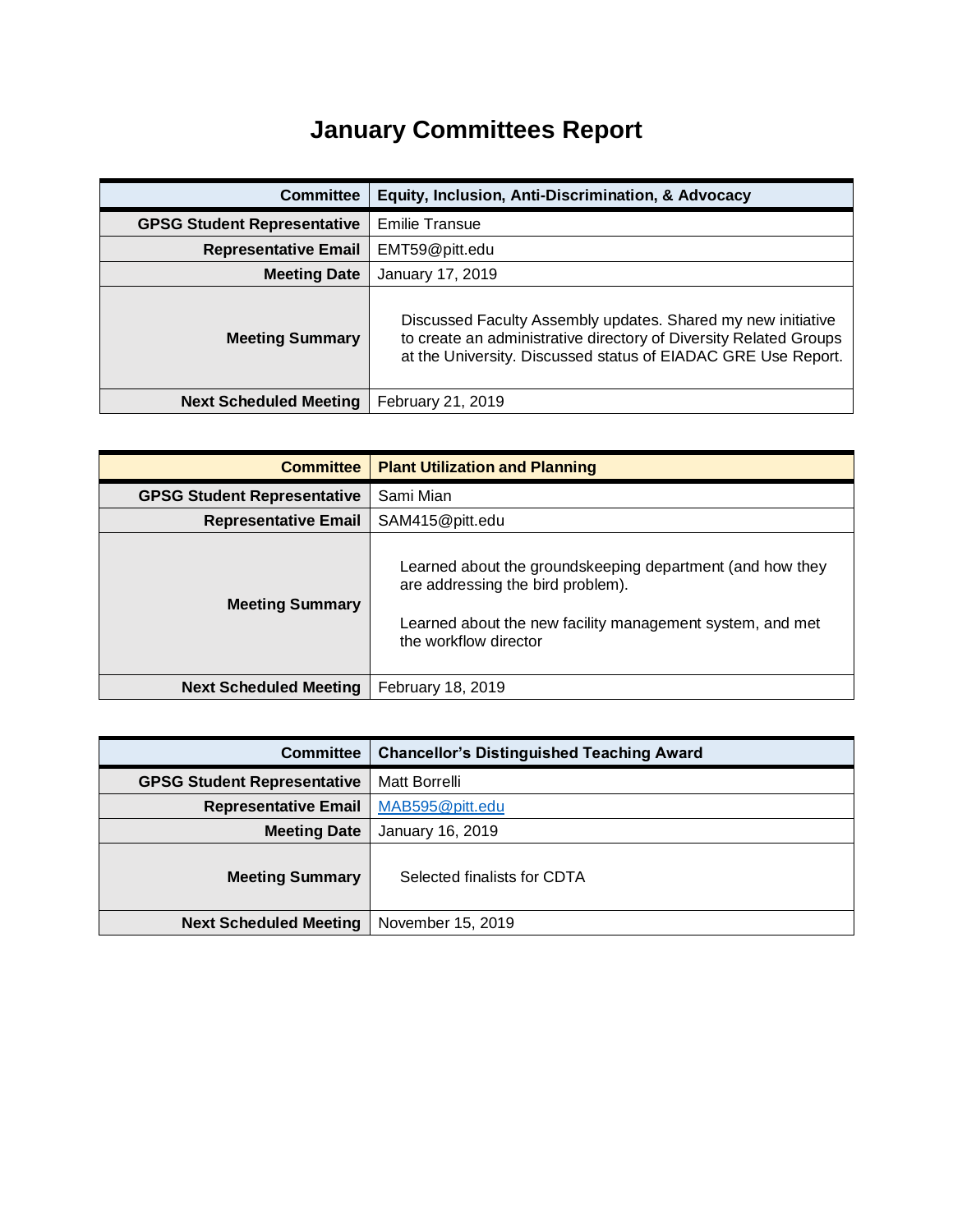| <b>Committee</b>                   | <b>Tenure and Academic Freedom</b>                                                                                                                                                                                                                                                                                                                                                                                                                                              |
|------------------------------------|---------------------------------------------------------------------------------------------------------------------------------------------------------------------------------------------------------------------------------------------------------------------------------------------------------------------------------------------------------------------------------------------------------------------------------------------------------------------------------|
| <b>GPSG Student Representative</b> | Amanda Leifson                                                                                                                                                                                                                                                                                                                                                                                                                                                                  |
| <b>Representative Email</b>        | AML185@pitt.edu                                                                                                                                                                                                                                                                                                                                                                                                                                                                 |
| <b>Meeting Date</b>                | January 22, 2019                                                                                                                                                                                                                                                                                                                                                                                                                                                                |
| <b>Meeting Summary</b>             | Discussion of an ad hoc meeting by the Provost office to discuss<br>giving schools flexibility in determining the tenure clock for their<br>faculty members<br>Presentation of data that shows that the number of tenure faculty<br>at the university have been steady, but there has been a<br>remarkable increase to the number of non-tenure stream across<br>schools in the last couple of years<br>Contentious discussion of 3 ongoing disputes into tenure<br>proceedings |
| <b>Next Scheduled Meeting</b>      | December 4, 2018                                                                                                                                                                                                                                                                                                                                                                                                                                                                |

| <b>Committee</b>                   | <b>University Council on Graduate Study</b>                                                                                                                                                                                                                                                                                                                                                                                                                                                                                                                          |
|------------------------------------|----------------------------------------------------------------------------------------------------------------------------------------------------------------------------------------------------------------------------------------------------------------------------------------------------------------------------------------------------------------------------------------------------------------------------------------------------------------------------------------------------------------------------------------------------------------------|
| <b>GPSG Student Representative</b> | Oliver Beale                                                                                                                                                                                                                                                                                                                                                                                                                                                                                                                                                         |
| <b>Representative Email</b>        | Omb16@pitt.edu                                                                                                                                                                                                                                                                                                                                                                                                                                                                                                                                                       |
| <b>Meeting Date</b>                | January 22, 2019                                                                                                                                                                                                                                                                                                                                                                                                                                                                                                                                                     |
| <b>Meeting Summary</b>             | Proposal for Masters in Science at the School of Medicine in<br>Computational Biomedicine and Biotechnology<br>Proposal to establish a new certificate in Cybersecurity, Policy &<br>Law in the School of Computing and Information and Graduate<br>School of Public and International Affairs and to establish a minor<br>in Cybersecurity, Policy & Law in the Graduate School of Public<br>and International Affairs<br>Discussion on Title IX<br>Announcements: AAU Survey & SERU survey upcoming;<br>Micro-credential policies approved;<br>Salesforce roll out |
| <b>Next Scheduled Meeting</b>      | February 19, 2019                                                                                                                                                                                                                                                                                                                                                                                                                                                                                                                                                    |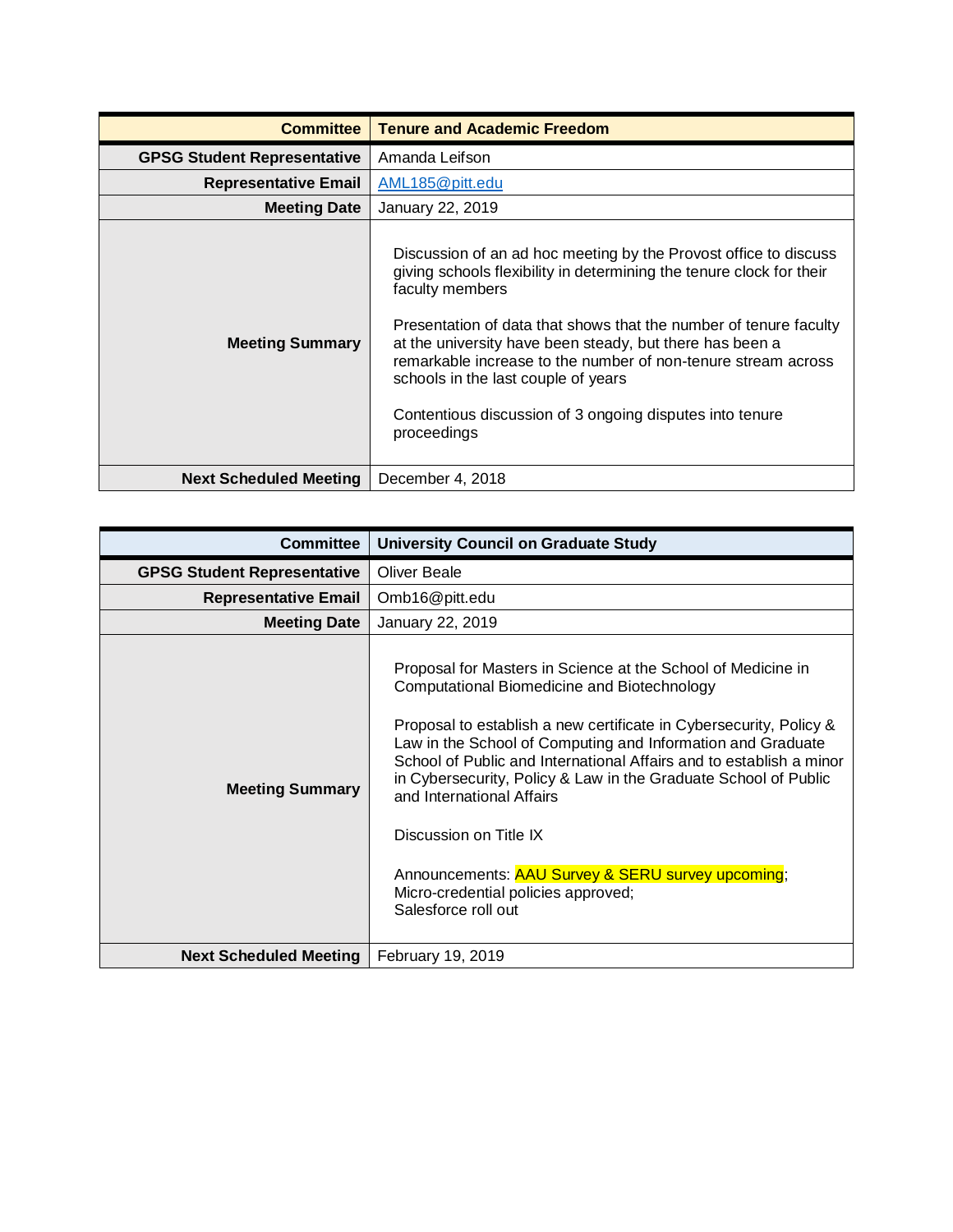| <b>Committee</b>                   | <b>Senate Research Committee</b>                                                                                                                                                                                                                                                                                                                                                                                                                                                                                                                                                                                                                                                                                                                                                                                                                                                                                                                                                                                                                                                                                                                                                                                                                                                                                                                                                                                                                                                                                                                                                                          |
|------------------------------------|-----------------------------------------------------------------------------------------------------------------------------------------------------------------------------------------------------------------------------------------------------------------------------------------------------------------------------------------------------------------------------------------------------------------------------------------------------------------------------------------------------------------------------------------------------------------------------------------------------------------------------------------------------------------------------------------------------------------------------------------------------------------------------------------------------------------------------------------------------------------------------------------------------------------------------------------------------------------------------------------------------------------------------------------------------------------------------------------------------------------------------------------------------------------------------------------------------------------------------------------------------------------------------------------------------------------------------------------------------------------------------------------------------------------------------------------------------------------------------------------------------------------------------------------------------------------------------------------------------------|
| <b>GPSG Student Representative</b> | <b>Beverly Conrique</b>                                                                                                                                                                                                                                                                                                                                                                                                                                                                                                                                                                                                                                                                                                                                                                                                                                                                                                                                                                                                                                                                                                                                                                                                                                                                                                                                                                                                                                                                                                                                                                                   |
| <b>Representative Email</b>        | BGI2@pitt.edu                                                                                                                                                                                                                                                                                                                                                                                                                                                                                                                                                                                                                                                                                                                                                                                                                                                                                                                                                                                                                                                                                                                                                                                                                                                                                                                                                                                                                                                                                                                                                                                             |
| <b>Meeting Date</b>                | January 25, 2019                                                                                                                                                                                                                                                                                                                                                                                                                                                                                                                                                                                                                                                                                                                                                                                                                                                                                                                                                                                                                                                                                                                                                                                                                                                                                                                                                                                                                                                                                                                                                                                          |
| <b>Meeting Summary</b>             | 1. Research update<br>At the end of last semester, the committee sent out updates to<br>departments on research procedures and policies and feedback<br>has been positive thus far.<br>2. Discussion of foreign influence in research<br>- Department of Defense will be holding a meeting about China<br>as a threat for them to brief us on what they've been seeing<br>(their goal to acquire technologies to become a world leader by<br>2020, and these are AI, robotics, etc. through espionage, IP<br>theft, research collaborations, talent programs, etc.). They're<br>visiting CMU and West Virginia U as well. This is the start of a<br>national outreach to alert universities and other research orgs of<br>threats China presents. Three DOD representatives and five FBI<br>agents are coming for this meeting, which will be held on<br>Tuesday 1/29. This meeting is a closed meeting.<br>3. Intellectual property policy update<br>- The re-do on policy of policies (intellectual property policy) is<br>going well and streamlined now. The Chancellor now has to<br>sign off on the policy. This policy will be applicable to all of Pitt.<br>All policies at Pitt live on the CFO's website but will be moved to<br>a new Office of Policy Management (for research practices at<br>the University).<br>4. New business<br>- Dr. Arthur Levine (senior vice chancellor for the health<br>sciences and the John and Gertrude Petersen Dean in our<br>School of Medicine) is stepping down. There will be a process<br>for individuals who will replace him. This process has begun. |
| <b>Next Scheduled Meeting</b>      | February 22, 2019                                                                                                                                                                                                                                                                                                                                                                                                                                                                                                                                                                                                                                                                                                                                                                                                                                                                                                                                                                                                                                                                                                                                                                                                                                                                                                                                                                                                                                                                                                                                                                                         |